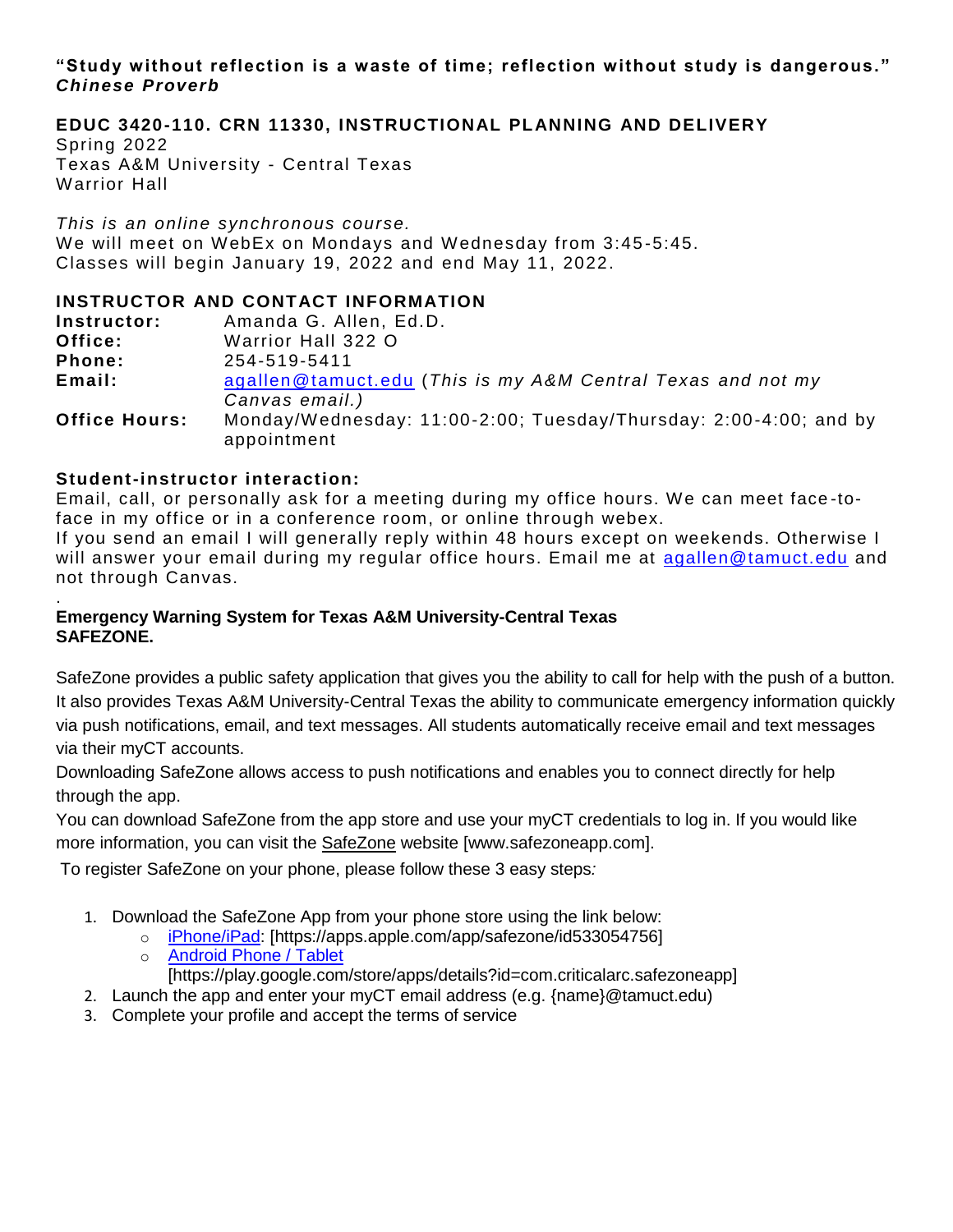### **COURSE INFORMATION:**

### **Catalog Description**

This course addresses the lesson cycle; instructional models; use of technology to enhance instruction; resources to plan, deliver, and assess instruction; the role of assessment in driving instruction; Texas Essential Knowledge and Skills (TEKS) and the curricula scope and sequence. This course should be taken in the first block of the teacher education program **.**

#### **Course Objective**

Upon completion of this course students will be able to implement the elements of effective instruction. These include: lesson planning, classroom management, writing effective lesson plan objectives, utilizing appropriate assessments and elements of best practice.

### **Student Learning Outcomes:**

The learner will

- 1. develop lessons with measurable o bjectives based on course content, curriculum scope and sequence, and expected student outcomes.
- 2. plan instruction that is engaging, developmentally appropriate, differentiated, and standards driven.
- 3. select the appropriate lesson plan model for the content and expected outcomes.
- 4. incorporate effective strategies into the instructional plans.
- 5. analyze content standards to identify enduring concepts.

#### **Competency and Goals Statements:**

*PPR EC-12 Standards are found at the end of the syllabus*

### **RESOURCES:**

*.*

### **Required text**

Borich, G. D. (2017). Effective Teaching Methods: Research -Based Practice, 9th Ed. Pearson.

#### **Required resource**

Certify Teacher – \$35.00

#### **ASSESSMENT COMPONENTS**

- *Successful completion of Certify Teacher: (1 0 pts.)* SLO 1-5
- *Topic discussions and reflections: (20 pts.)* SLO 1-7 Participate in various topic discussions both in and out of class. Reflect on various issues. Rubrics and expectations will be provided.
- *Objectives: (10 pts.)* SLO 1 & 2
- *Lesson plans: (20 pt*s.) SLO 1 5 Develop appropriate lesson plans reflecting standards, objectives, and instruction.
- *Quizzes, etc.: (10 pts.)* SLO 1-5 Complete periodic quizzes and other in-class activities . Points may vary.
- *Final Exam: (20 pts.)* SLO 1-5 Complete a cumulative final exam given at the end of the semester
- *Professionalism*: *(10 pts.)* Professionalism includes but is not limited to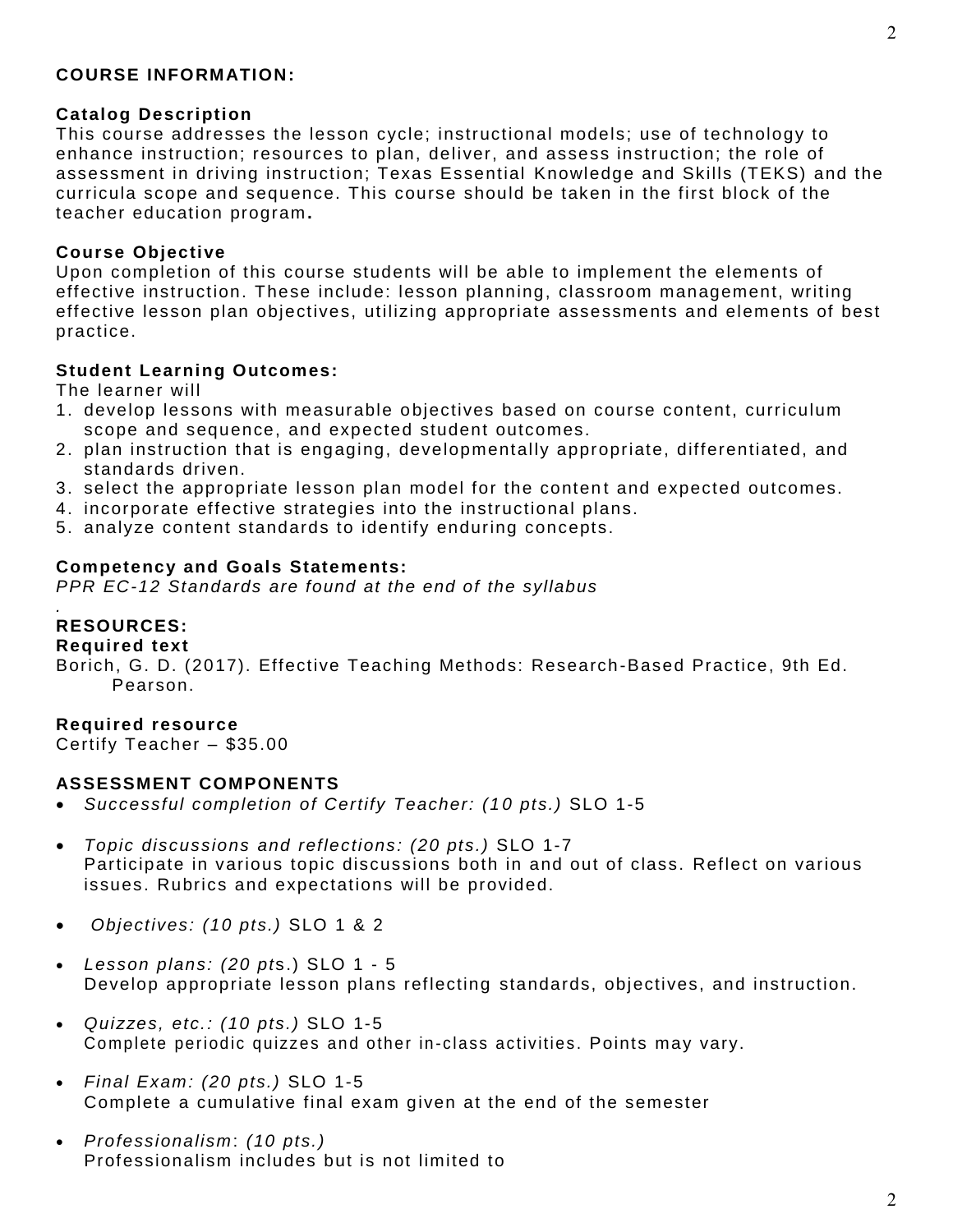- Attending class
- Actively participating in class
- Being prepared for class by reading the chapters, answering weekly questions, etc
- Completing and submitting assignments on time
- Communicating appropriately with your professor, your colleagues, and other professionals at the appropriate times and in a timely manner
- Following the TExES Code of Ethics and the TAMUCT Student Code of Ethics and TExES and other standards, policies, and requirements stated throughout the syllabus.

**Assignments will be** *word-processed and double-spaced* **unless otherwise stated. Use** *person-first language* **in all documentation. (State the person before the disability. –** *student with a disability* rather than *the disabled student)* **Ensure that you use correct** *grammar, mechanics, structure, and clarity.* **Points will be deducted for these errors.** 

| <b>Grading Criteria</b> |     | Grades will be assigned at the end of the semester on<br>the following basis: |
|-------------------------|-----|-------------------------------------------------------------------------------|
| <b>Certify Teacher</b>  | 10  | $100-90 = A$                                                                  |
| Discussions/reflections | 20  | $89 - 80 = B$                                                                 |
| Quizzes, etc.           | 10  | $79 - 70 = C$                                                                 |
| Objectives              | 10  | $69-60 = D$                                                                   |
| Lesson plans            | 20  | 59 > F                                                                        |
| Final exam              | 20  |                                                                               |
| Professionalism         | 10  |                                                                               |
| <b>TOTAL</b>            | 100 |                                                                               |

## **Posting of Grades & Grading Policies:**

Grades will be posted on Canvas.

\*If your computer or other device is being defiant, eating your homework, or exhibiting other inappropriate behaviors, use the TAMUCT computer lab, the TAMUCT library, or a local library to complete your assignments or attend class. You may also email copies of assignments to me, or print hard copies of your assignments and bring them to me if necessary.

## **Late Work:**

The professor will deduct 10% of the possible points if an assignment is past due. Ten percent will be deducted each additional day the assignment is late. Supplemental assignments are not available. Be aware of the time and date each assignment is due.

Late work will be accepted without penalty only under extreme extenuating circumstances . This information will be communicated to the professor in a timely manner (no more than two days after the due date) and directly from the student who will be or who is absent . The professor will not accept information from another student. If extenuating circumstances prevent a student from completing an assignment(s) by the due date, medical or other documentation is required.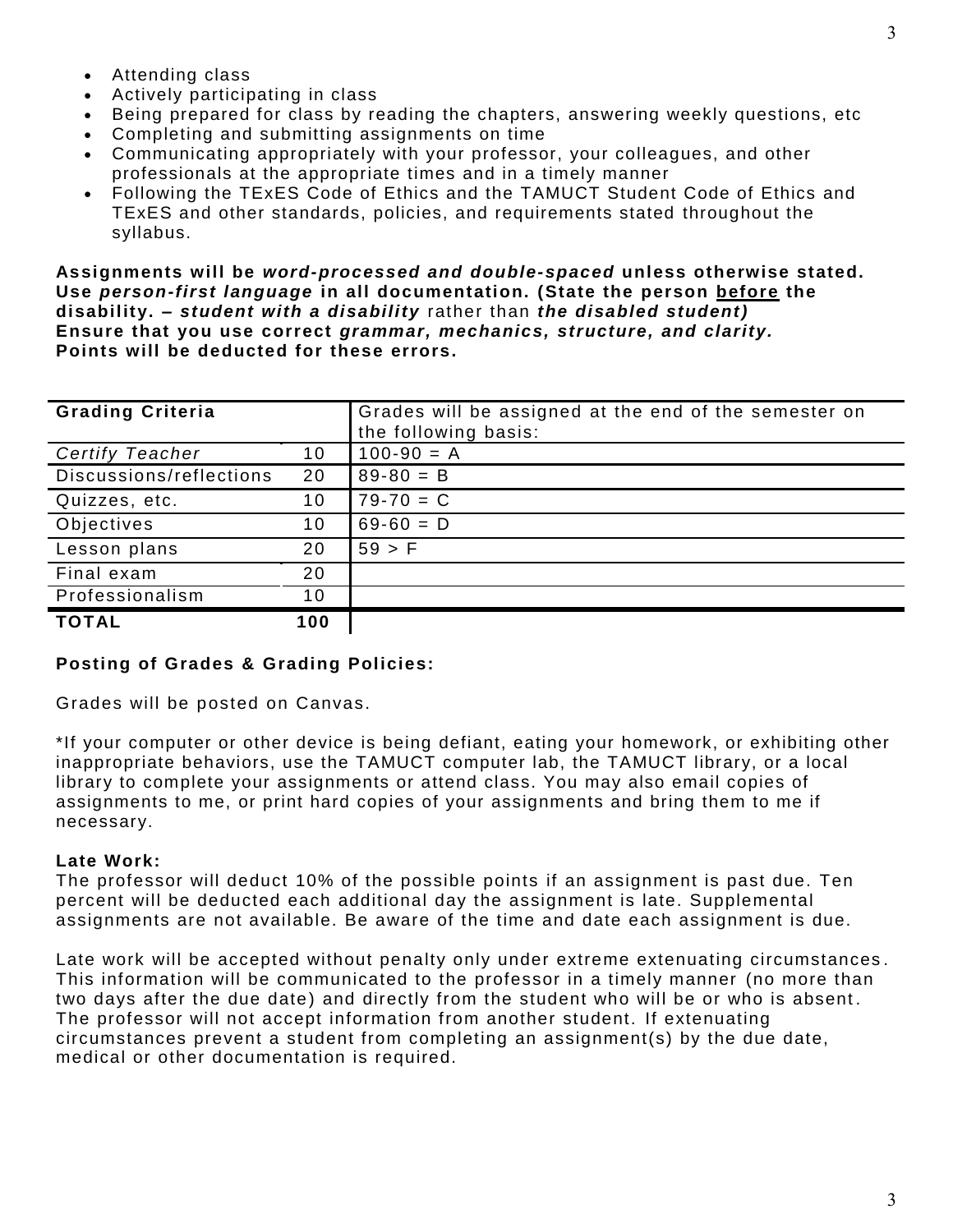## **COURSE OUTLINE AND UNIVERSITY CALENDAR**

### **Complete Course Calendar**

*The course calendar is on a separate Canvas page.*

### **Important University Dates**

The following link will take you to the current Academic Calendar. You will need to cut and paste the link into your browser.

*<https://www.tamuct.edu/registrar/academic-calendar.html>*

### **Technology Requirements**

This course will use the A&M-Central Texas Instructure Canvas learning management system. **We strongly recommend the latest versions of Chrome or Firefox browsers. Canvas no longer supports any version of Internet Explorer.**

Logon to A&M-Central Texas Canvas [https://tamuct.instructure.com/] or access Canvas through the TAMUCT Online link in myCT [https://tamuct.onecampus.com/]. You will log in through our Microsoft portal.

Username: Your MyCT email address. Password: Your MyCT password

#### **Canvas Support**

Use the Canvas Help link, located at the bottom of the left -hand menu, for issues with Canvas. You can select "Chat with Canvas Support," submit a support request through "Report a Problem," or call the Canvas support line: 1 -844-757-0953.

For issues related to course content and requirements, contact your instructor.

#### **Online Proctored Testing**

A&M-Central Texas uses Proctorio for online identity verification and proctored testing. This service is provided at no direct cost to students. If the course requires identity verification or proctored testing, the technology requirements are: Any computer meeting the minimum computing requirements, plus web camera, speaker, and microphone (or headset). Proctorio also requires the Chrome web browser with their custom plug in.

### **Other Technology Support**

For log-in problems, students should contact Help Desk Central

24 hours a day, 7 days a week

Email: [helpdesk@tamu.edu](mailto:helpdesk@tamu.edu) Phone: (254) 519-5466 [Web Chat:](http://hdc.tamu.edu/) [http://hdc.tamu.edu] *Please let the support technician know you are an A&M-Central Texas student.*

### **UNIVERSITY RESOURCES, PROCEDURES, AND GUIDELINES**

### **Drop Policy**

If you discover that you need to drop this class, you must complete the [Drop Request](https://dynamicforms.ngwebsolutions.com/casAuthentication.ashx?InstID=eaed95b9-f2be-45f3-a37d-46928168bc10&targetUrl=https%3A%2F%2Fdynamicforms.ngwebsolutions.com%2FSubmit%2FForm%2FStart%2F53b8369e-0502-4f36-be43-f02a4202f612) Dynamic Form through Warrior Web.

[https://dynamicforms.ngwebsolutions.com/casAuthentication.ashx?InstID=eaed95b9 f2be-45f3-a37d-

46928168bc10&targetUrl=https%3A%2F%2Fdynamicforms.ngwebsolutions.com%2FSubmi t%2FForm%2FStart%2F53b8369e -0502-4f36-be43-f02a4202f612].

Faculty cannot drop students; this is always the responsibility of the student. The Registrar's Office will provide a deadline on the Academic Calendar for which the form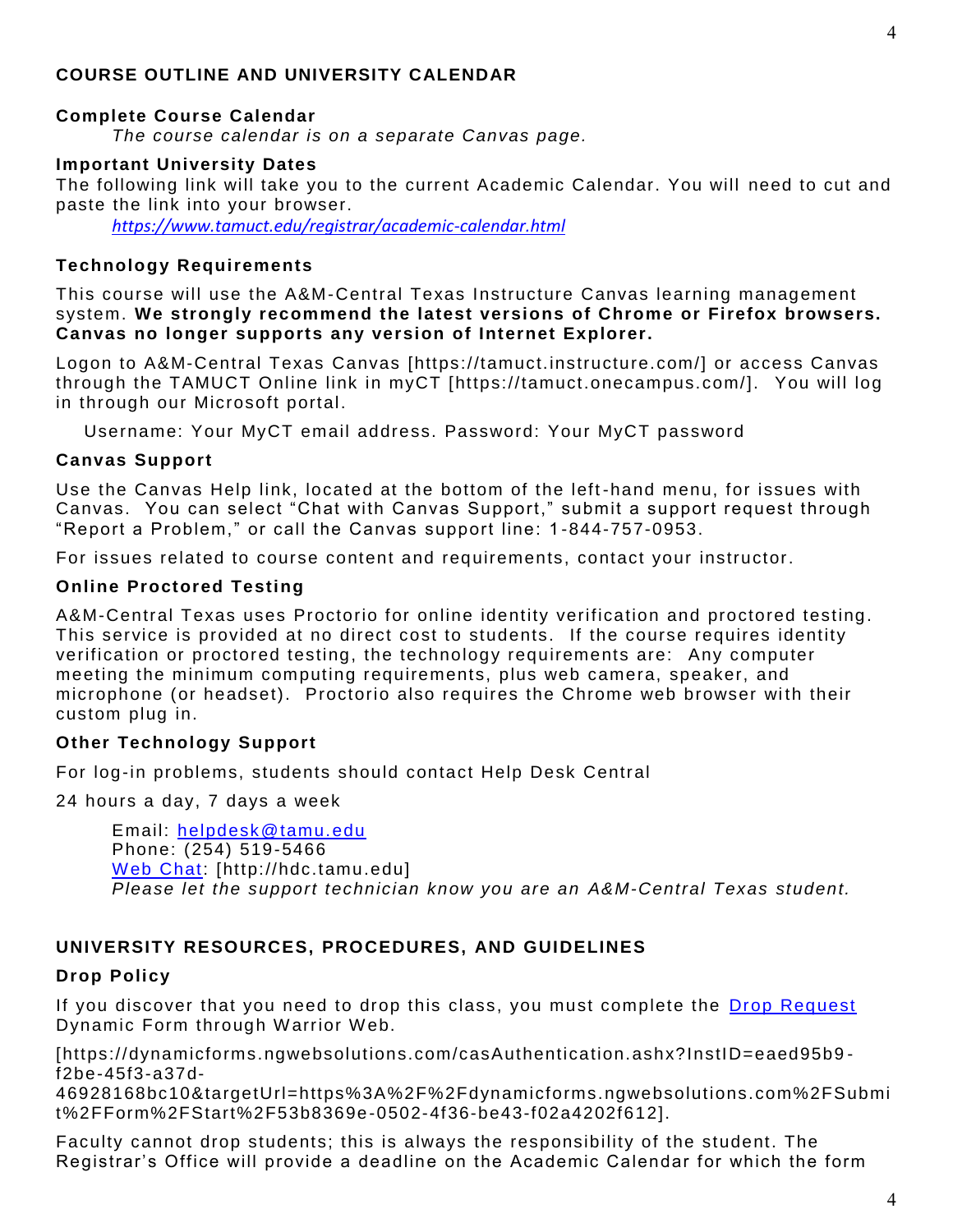must be completed. Once you submit the completed form to the Registrar's Office, you must go into W arrior W eb and confirm that you are no longer enrolled. If you still show as enrolled, FOLLOW-UP with the Registrar's Office immediately. You are to attend class until the procedure is complete to avoid penalty for absence. Should you miss the drop deadline or fail to follow the procedure, you will receive an F in the course, which may affect your financial aid and/or VA educational benefits.

# **Academic Integrity**

Texas A&M University-Central Texas values the integrity of the academic enterprise and strives for the highest standards of academic conduct. A&M-Central Texas expects its students, faculty, and staff to support the adherence to high standards of personal and scholarly conduct to preserve the honor and integrity of the creative community. Any deviation by students from this expectation may result in a failing grade for the assignment and potentially a failing grade for the course. All academic misconduct concerns will be referred to the Office of Student Conduct. When in doubt on collaboration, citation, or any issue, please contact your instructor before taking a course of action.

For more [information](https://nam04.safelinks.protection.outlook.com/?url=https%3A%2F%2Fwww.tamuct.edu%2Fstudent-affairs%2Fstudent-conduct.html&data=04%7C01%7Clisa.bunkowski%40tamuct.edu%7Ccfb6e486f24745f53e1a08d910055cb2%7C9eed4e3000f744849ff193ad8005acec%7C0%7C0%7C637558437485252160%7CUnknown%7CTWFpbGZsb3d8eyJWIjoiMC4wLjAwMDAiLCJQIjoiV2luMzIiLCJBTiI6Ik1haWwiLCJXVCI6Mn0%3D%7C1000&sdata=yjftDEVHvLX%2FhM%2FcFU0B99krV1RgEWR%2BJ%2BhvtoR6TYk%3D&reserved=0) regarding the Student Conduct process,

[https://www.tamuct.edu/student-affairs/student-conduct.html]. Paste into your browser. Click on Code of Student Conduct under Important Documents.

If you know of potential honor violations by other students, you may [submit](https://nam04.safelinks.protection.outlook.com/?url=https%3A%2F%2Fcm.maxient.com%2Freportingform.php%3FTAMUCentralTexas%26layout_id%3D0&data=04%7C01%7Clisa.bunkowski%40tamuct.edu%7Ccfb6e486f24745f53e1a08d910055cb2%7C9eed4e3000f744849ff193ad8005acec%7C0%7C0%7C637558437485262157%7CUnknown%7CTWFpbGZsb3d8eyJWIjoiMC4wLjAwMDAiLCJQIjoiV2luMzIiLCJBTiI6Ik1haWwiLCJXVCI6Mn0%3D%7C1000&sdata=CXGkOa6uPDPX1IMZ87z3aZDq2n91xfHKu4MMS43Ejjk%3D&reserved=0) a report, [https://cm.maxient.com/reportingform.php?TAMUCentralTexas&layout\_id=0] .

# **Academic Accommodations**

At Texas A&M University-Central Texas, we value an inclusive learning environment where every student has an equal chance to succeed and has the right to a barrier-free education. The Warrior Center for Student Success, Equity and Inclusion is responsible for ensuring that students with a disability receive equal access to the university's programs, services and activities. If you believe you have a disability requiring reasonable accommodations, please contact the Office of Access and Inclusion, WH-212; or call (254) 501-5836. Any information you provide is private and confidential and will be treated as such.

For more information, please visit our [Access & Inclusion](https://tamuct.instructure.com/courses/717) Canvas page (log-in required) [https://tamuct.instructure.com/courses/717]

# **Important information for Pregnant and/or Parenting Students**

Texas A&M University-Central Texas supports students who are pregnant and/or parenting. In accordance with requirements of Title IX and related guidance from US Department of Education's Office of Civil Rights, the Dean of Student Affairs' Office can assist students who are pregnant and/or parenting in seeking accommodations related to pregnancy and/or parenting. Students should seek out assistance as early in the pregnancy as possible. For more information, please visit [Student Affairs](https://www.tamuct.edu/student-affairs/pregnant-and-parenting-students.html) [https://www.tamuct.edu/student-affairs/pregnant-and-parenting-students.html]. Students may also contact the institution's Title IX Coordinator. If you would like to read more about these [requirements and guidelines](http://www2.ed.gov/about/offices/list/ocr/docs/pregnancy.pdf) online, please visit the website [http://www2.ed.gov/about/offices/list/ocr/docs/pregnancy.pdf].

Title IX of the Education Amendments Act of 1972 prohibits discrimination on the basis of sex and gender–including pregnancy, parenting, and all related conditions. A&M -Central Texas is able to provide flexible and individualized reasonable accommodation to pregnant and parenting students. All pregnant and parenting students should contact the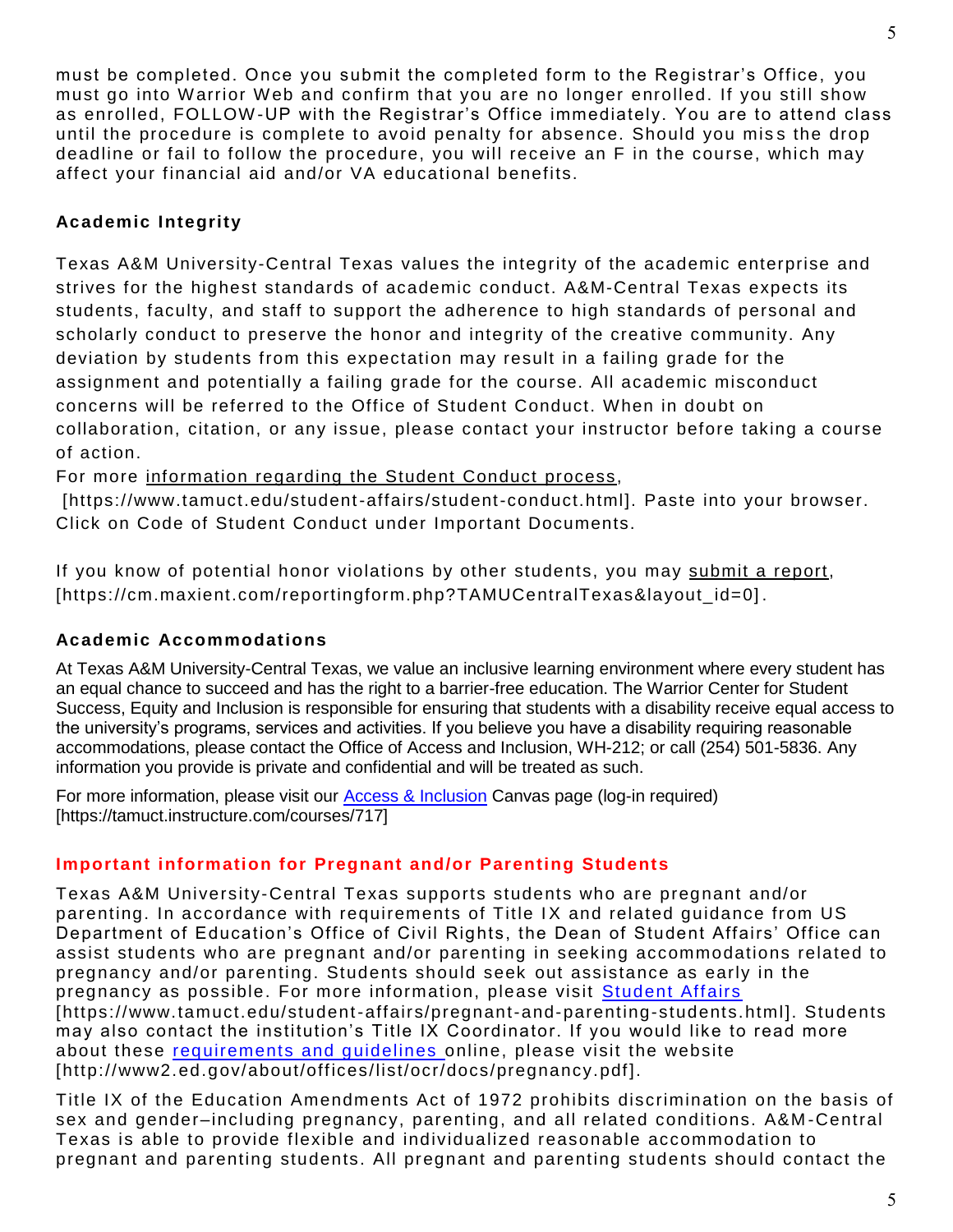# **Tutoring**

Tutoring is available to all A&M-Central Texas students, both virtually and in-person. Student success coaching is available online upon request.

If you have a question, are interested in becoming a tutor, or in need of success coaching contact the Warrior Center for Student Success, Equity and Inclusion at (254) 501-5836, visit the Warrior Center at 212 Warrior Hall, or by emailing [WarriorCenter@tamuct.edu.](mailto:WarriorCenter@tamuct.edu)

To schedule tutoring sessions and view tutor availability, please visit Tutor [Matching](https://tutormatchingservice.com/TAMUCT)

[Services](https://tutormatchingservice.com/TAMUCT) [https://tutormatchingservice.com/TAMUCT] or visit the Tutoring Center in 111 Warrior Hall. Chat live with a remote tutor 24/7 for almost any subject from on your computer! Tutor.com is an online tutoring platform that enables A&M-Central Texas students to log in and receive online tutoring support at no additional cost. This tool provides tutoring in over 40 subject areas except writing support. Access Tutor.com through Canvas.

# **University Writing Center**

University W riting Center: Located in Warrior Hall 416, the University W riting Center (UW C) at Texas A&M University–Central Texas (A&M–Central Texas) is a free service open to all A&M–Central Texas students. For the Fall 2021 semester, the hours of operation are from 10:00 a.m.-5:00 p.m. Monday thru Thursday in W arrior Hall 416 (with online tutoring available every hour as well) with satellite hours available on line only Monday thru Thursday from 6:00-9:00 p.m. and Saturday 12:00-3:00 p.m.

Tutors are prepared to help writers of all levels and abilities at any stage of the writing process. W hile tutors will not write, edit, or grade papers, they will assist studen ts in developing more effective composing practices. By providing a practice audience for students' ideas and writing, our tutors highlight the ways in which they read and interpret students' texts, offering guidance and support throughout the various stag es of the writing process. In addition, students may work independently in the UWC by checking out a laptop that runs the Microsoft Office suite and connects to W IFI, or by consulting our resources on writing, including all of the relevant style guides. Whether you need help brainstorming ideas, organizing an essay, proofreading, understanding proper citation practices, or just want a quiet place to work, the UWC is here to help!

Students may arrange a one-to-one session with a trained and experienced writing tutor by making an appointment via W COnline at https://tamuct.mywconline.com/. In addition, you can email Dr. Bruce Bowles Jr. at bruce.bowles@tamuct.edu if you have any questions about the UW C, need any assistance with scheduling, or would like to schedule a recurring appointment with your favorite tutor by making an appointment via WCOnline at https://tamuct.mywconline.com/. In addition, you can email Dr. Bruce Bowles Jr. at bruce.bowles@tamuct.edu if you have any questions about the UWC, need any assistance with scheduling, or would like to schedule a recurring appointment with your favorite tutor.

# **University Library**

The University Library provides many services in support of research across campus and at a distance. W e offer over 200 electronic databases containing approximately 400,000 eBooks and 82,000 journals, in addition to the 96,000 items in our print collection, which can be mailed to students who live more than 50 miles from campus. Research guides for each subject taught at A&M-Central Texas are available through our website to help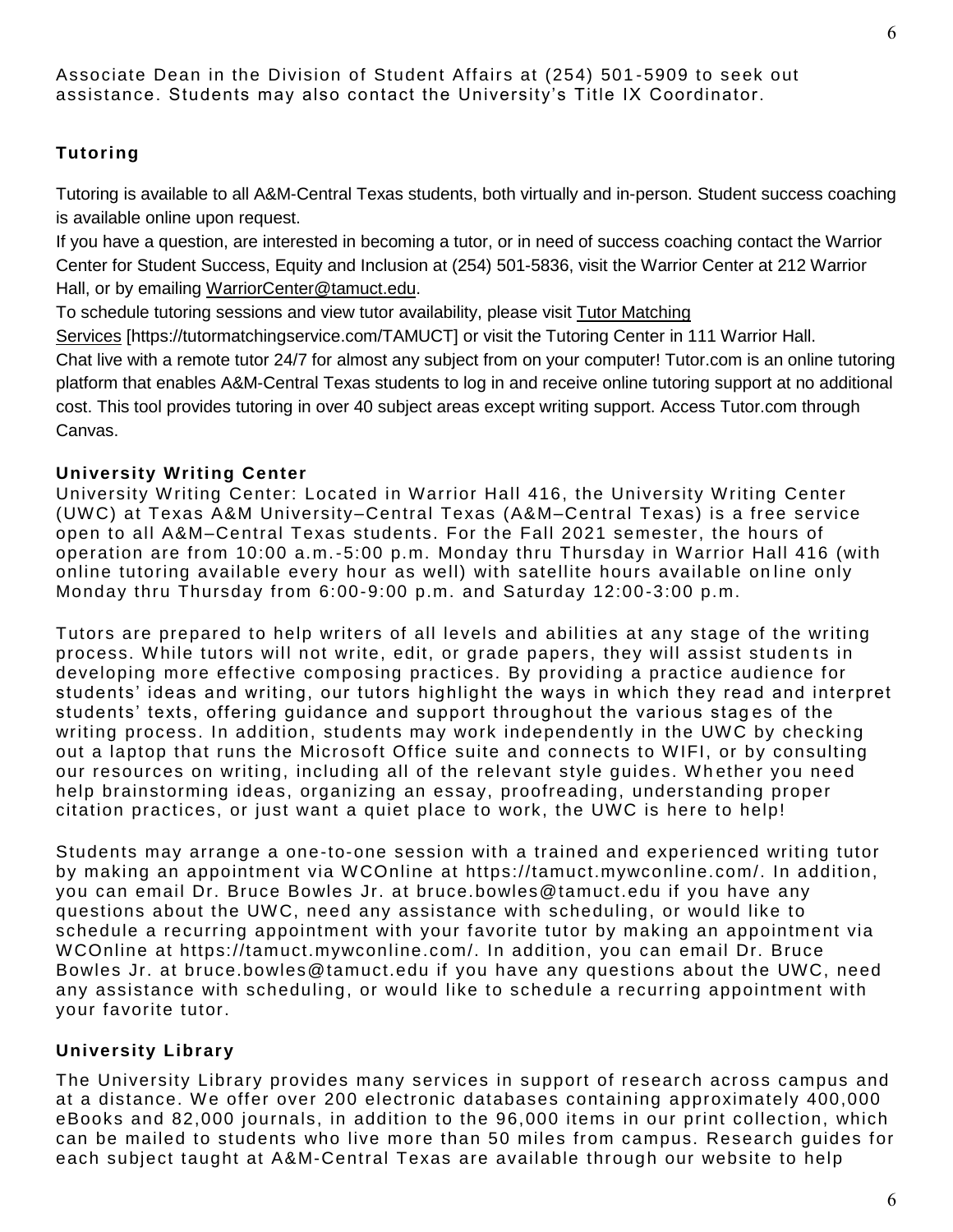students navigate these resources. On campus, the library offers technology including cameras, laptops, microphones, webcams, and digital sound recorders.

Research assistance from a librarian is also available 24 hours a day through our online chat service, and at the reference desk when the library is open. Research sessions can be scheduled for more comprehensive assistance, and may take place virtually through WebEx, Microsoft Teams or in-person at the library. Assistance may cover many topics, including how to find articles in peer-reviewed journals, how to cite resources, and how to piece together research for written assignments.

Our 27,000-square-foot facility on the A&M-Central Texas main campus includes student lounges, private study rooms, group work spaces, computer labs, family areas suitable for all ages, and many other features. Services such as interlibrary loan, TexShare, binding, and laminating are available. The library frequently offers workshops, tours, readings, and other events. For more information, please visit our Library [website](https://nam04.safelinks.protection.outlook.com/?url=https%3A%2F%2Ftamuct.libguides.com%2Findex&data=04%7C01%7Clisa.bunkowski%40tamuct.edu%7C7d8489e8839a4915335f08d916f067f2%7C9eed4e3000f744849ff193ad8005acec%7C0%7C0%7C637566044056484222%7CUnknown%7CTWFpbGZsb3d8eyJWIjoiMC4wLjAwMDAiLCJQIjoiV2luMzIiLCJBTiI6Ik1haWwiLCJXVCI6Mn0%3D%7C1000&sdata=2R755V6rcIyedGrd4Os5rkgn1PvhHKU3kUV1vBKiHFo%3D&reserved=0) [http://tamuct.libguides.com/index].

## **A Note about Sexual Violence at A&M -Central Texas**

Sexual violence is a serious safety, social justice, and public health issue. The university offers support for anyone struggling with these issues. University faculty are mandated reporters, so if someone discloses that they were sexually assaulted (or a victim of Domestic/Dating Violence or Stalking) while a s tudent at TAMUCT, faculty members are required to inform the Title IX Office. If you want to discuss any of these issues confidentially, you can do so through Student W ellness and Counseling (254 -501-5955) located on the second floor of Warrior Hall (207L).

Sexual violence can occur on our campus because predators often feel emboldened, and victims often feel silenced or shamed. It is incumbent on ALL of us to find ways to actively create environments that tell predators we don't agree with their behaviors and tell survivors we will support them. Your actions matter. Don't be a bystander; be an agent of change. For additional information on campus policy and resources visit the [Title IX webpage](https://www.tamuct.edu/compliance/titleix.html) [\[https://www.tamuct.edu/compliance/titleix.html](https://www.tamuct.edu/compliance/titleix.html) ].

## **Behavioral Intervention**

Texas A&M University-Central Texas cares about the safety, health, and well-being of its students, faculty, staff, and community. If you are aware of individuals for whom you have a concern, please make a referral to the Behavioral Intervention Team. Referring your concern shows you care. You can complete the [referral](https://cm.maxient.com/reportingform.php?TAMUCentralTexas&layout_id=2) online

[https://cm.maxient.com/reportingform.php?TAMUCentralTexas&layout\_id=2]. Anonymous referrals are accepted. Please see the [Behavioral Intervention Team](https://www.tamuct.edu/student-affairs/bat.html) website for more information [https://www.tamuct.edu/student-affairs/bat.html]. If a person's behavior poses an imminent threat to you or another, contact 911 or A&M-Central Texas University Police at 254-501-5805.

## **INSTRUCTOR POLICIES:**

## **Copyright Notice:**

Students should assume that all course material is copyrighted by the respective author(s). Reproduction of course material is prohibited without consent by the author and/or course instructor. Violation of copyright is against the law and Texas A&M University-Central Texas' Code of Academic Honesty. All alleged violations will be reported to the Office of Student Conduct.

**Class Policies:** *Attendance & Late Work*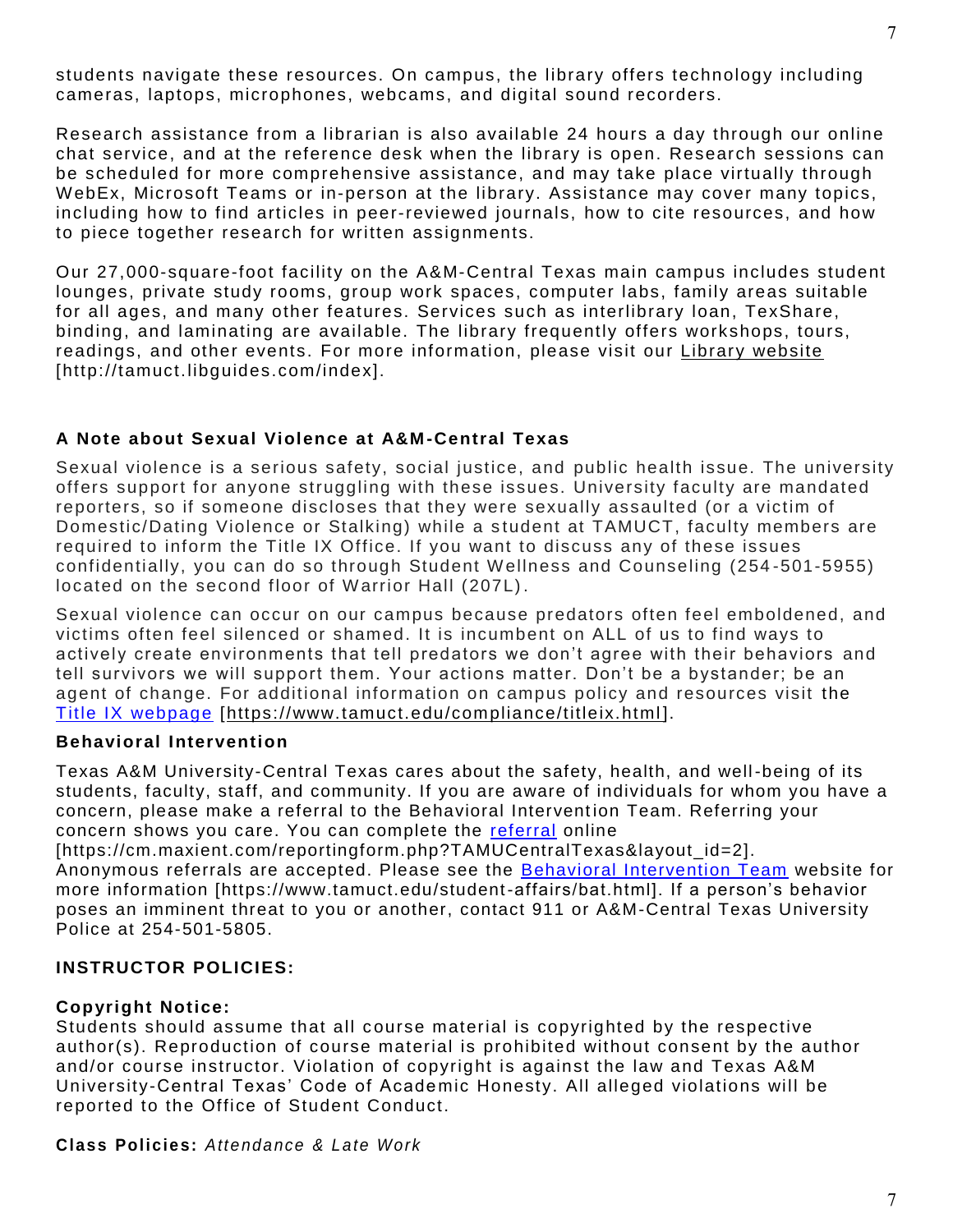## **Student** →**Teacher Candidate**

You are well on your way to moving from the station of student to that of teacher candidate. You are beginning the semester to prepare you for that next step. Your job this semester is to determine whether or not you truly want to become a teacher. If this is your calling, your professors will know through your perseverance, attendance, responsibility, and thirst for knowledge.

Attendance and participation are required . Being prepared to participate includes completing assigned reading, bringing necessary books, assignments, materials, and a willingness to learn to class.

### **Attendance:**

EDUC 3420 meets through W ebEx on Mondays and W ednesdays from 3:45-5:45. Attendance and participation are expected.

Students missing class are responsible for notes, handouts, assignments and any changes in schedules.

#### **Late Work:**

The professor will deduct 10% of the possible assigned points if an assignment is past due. Ten percent will be deducted each additional day the assignment is late. Supplemental assignments are not available. Be aware of the time and date each assignment is due.

Late work will be accepted without penalty only under extreme extenuating circumstances . This information will be communicated to the professor in a timely manner (no more than two days after the due date) and directly from the student who will be or who is absent . The professor will not accept information from another student. If extenuating circumstances prevent a student from completing an assignment(s) by the due date, medical or other documentation is required.

### **Uncooperative Technology**

If your computer or other device displays defiant tendencies, eats your homework, or exhibits other inappropriate behaviors, use a TAMUCT computer lab, the TAMUCT library, or a local library to complete your assignments. If an assignment is due on Canvas, you may email or print a hard copy of the assignment and send or bring it to me if necessary. All media are due on the required day and time.

#### **Academic Integrity:**

.

The professor will adhere to the University's policy of Academic Integrity.

This syllabus is an overview of the course, a description of the learning tasks, and an explanation of university policy. The professor reserves the right to amend the syllabus during the term.

*Be cognizant of Canvas Announcements and all emails that may indicate changes to the syllabus and the class.*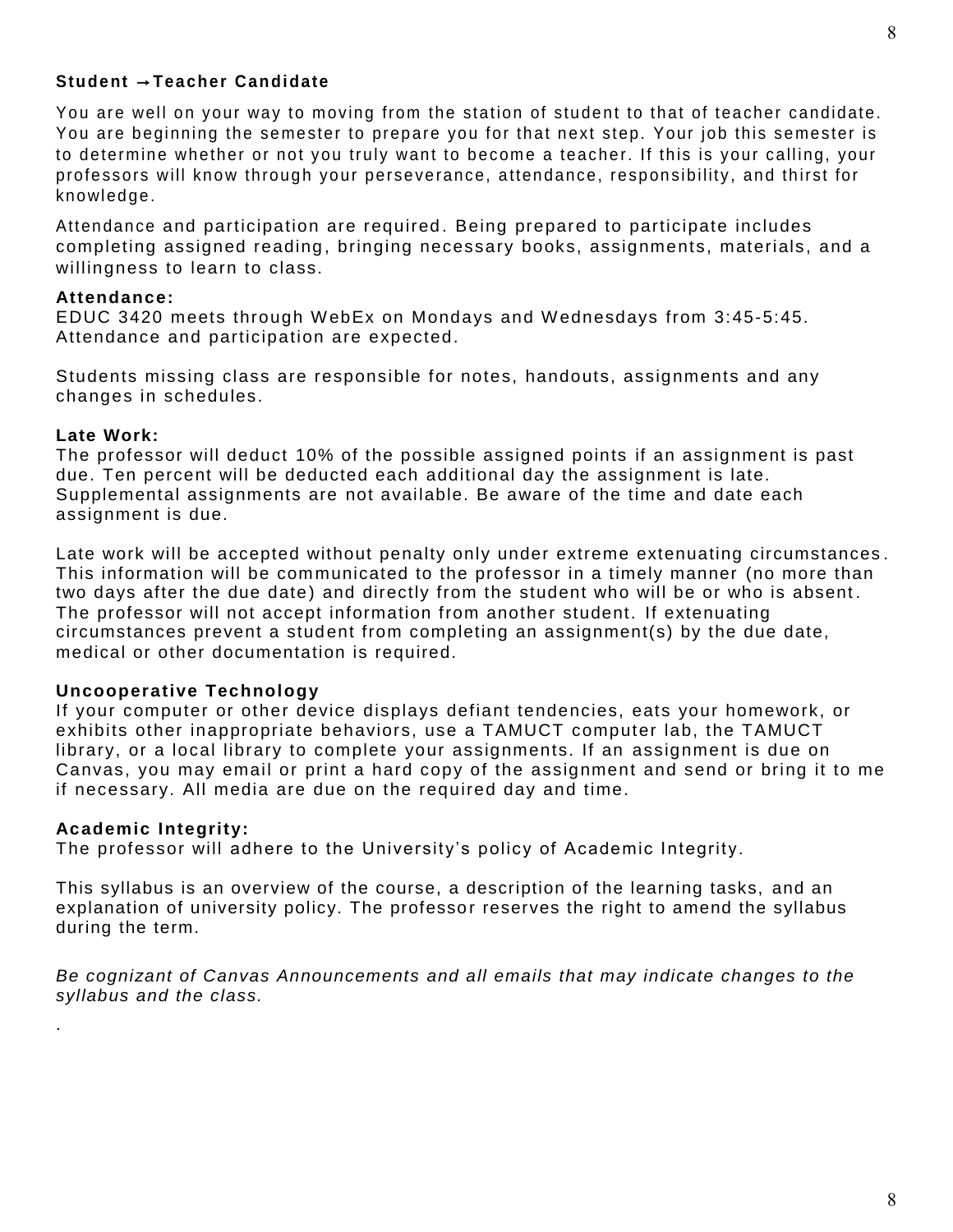## **STANDARDS OF PROFESSIONAL CONDUCT**

Teachers have a responsibility for professional behavior and conduct at all times. The Teacher Education Program at TAMUCT expects high standards of professional conduct during your teacher preparation training and field -based observations. The following categories describe, in general, the expected professionalism.

### **I. Attendance and Punctuality**

Attendance and punctuality are required for all classes, tests, seminars, group meetings, small and large group collaboration, and all field -based experiences.

## **II. Professional Attitude**

Maturity and commitment to the profession of teaching is reflected by your positive attitude. Keeping a positive, professional attitude is crucially important to your course work.

## **III. Professional Communication Skills**

Professionalism in your interactions with public school and university personnel implies (1) active listening, (2) thoughtful responses, (3) appropriate written and oral communication skills, and (4) active participation in class and field -based observations. Assuming full professional responsibility also means contributing to small and large group interactions, planning sessions, and assuming an active role in your professional development when appropriate.

Your professional behaviors communicate your integrity and character. These professional behaviors include how well you articulate your ideas and beliefs in facilitating instruction, the speech you use, the interactions with your peers, compliance with the school district dress and appearance guidelines, and the highest respect for teacher-student relationships.

It is extremely important to respect and honor the confidentiality of all interactions with school districts, administrators, teachers, and students during your pre -practicum experience.

### **IV. Honesty and Ethical Behavior Reflecting good Character**

It is imperative that you do not undermine your personal integrity in any way nor project that appearance in any situation.